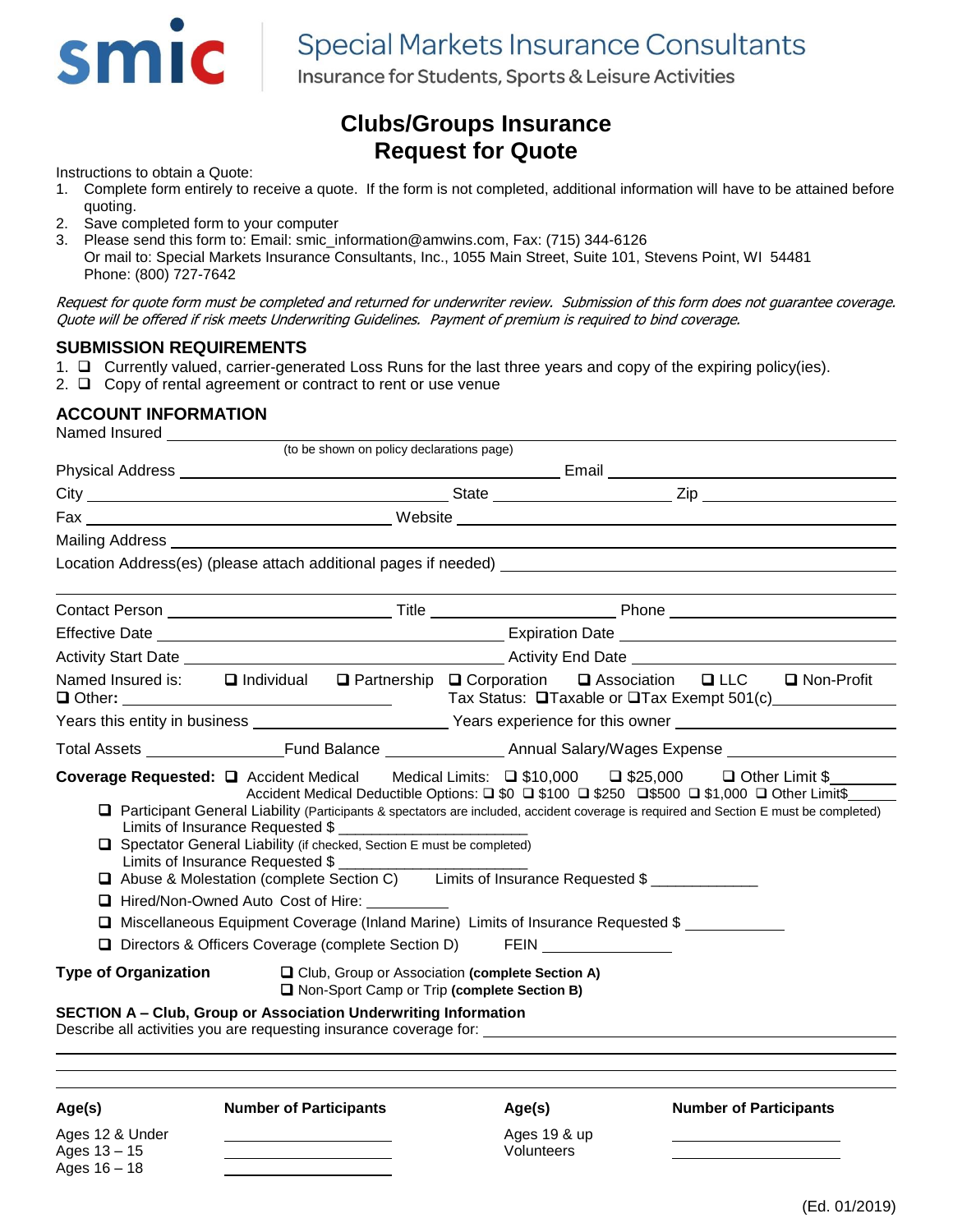#### **SECTION B – Non-Sport Camp or Trip Underwriting Information**

Type of Camp (please check all that apply):  $\Box$  Day  $\Box$  Overnight\*  $\Box$  Trip  $\Box$  Youth  $\Box$  Adult  $\Box$  Special Needs Other (specify): Describe all activities of camps/trips:

| <b>CAMP OR TRIP LOCATION(S) / ACTIVITIES</b> |               |  |           |                                      |  |      |                  |                      |                         |
|----------------------------------------------|---------------|--|-----------|--------------------------------------|--|------|------------------|----------------------|-------------------------|
|                                              | <b>Starts</b> |  |           | <b>Ends</b>                          |  |      | No. of           |                      | <b>Estimated Number</b> |
| Name and Address of Camp or Trip Location    |               |  | <b>YR</b> | <b>YR</b><br><b>MO</b><br><b>DAY</b> |  | Days | <b>Age Range</b> | to be Insured        |                         |
|                                              |               |  |           |                                      |  |      |                  | 12 & Under           |                         |
|                                              |               |  |           |                                      |  |      |                  | $13 - 15$            |                         |
|                                              |               |  |           |                                      |  |      |                  | 16-18                |                         |
|                                              |               |  |           |                                      |  |      |                  | 19 & Over            |                         |
| $\square$ Day<br>□ Overnight*                |               |  |           |                                      |  |      |                  | Volunteers           |                         |
|                                              |               |  |           |                                      |  |      |                  | 12 & Under           |                         |
|                                              |               |  |           |                                      |  |      |                  | $13 - 15$            |                         |
|                                              |               |  |           |                                      |  |      |                  | $16 - 18$            |                         |
|                                              |               |  |           |                                      |  |      |                  | 19 & Over            |                         |
| $\square$ Day<br>□ Overnight*                |               |  |           |                                      |  |      |                  | Volunteers           |                         |
|                                              |               |  |           |                                      |  |      |                  | 12 & Under           |                         |
|                                              |               |  |           |                                      |  |      |                  | $13 - 15$            |                         |
|                                              |               |  |           |                                      |  |      |                  | $16 - 18$            |                         |
|                                              |               |  |           |                                      |  |      |                  | <b>19 &amp; Over</b> |                         |
| $\square$ Day<br>□ Overnight*                |               |  |           |                                      |  |      |                  | Volunteers           |                         |
|                                              |               |  |           |                                      |  |      |                  | 12 & Under           |                         |
|                                              |               |  |           |                                      |  |      |                  | $13 - 15$            |                         |
|                                              |               |  |           |                                      |  |      |                  | $16 - 18$            |                         |
|                                              |               |  |           |                                      |  |      |                  | 19 & Over            |                         |
| □ Overnight*<br>$\square$ Day                |               |  |           |                                      |  |      |                  | Volunteers           |                         |
|                                              |               |  |           |                                      |  |      |                  | 12 &Under            |                         |
|                                              |               |  |           |                                      |  |      |                  | $13 - 15$            |                         |
|                                              |               |  |           |                                      |  |      |                  | $16 - 18$            |                         |
|                                              |               |  |           |                                      |  |      |                  | 19 & Over            |                         |
| $\Box$ Overnight*<br>$\square$ Day           |               |  |           |                                      |  |      |                  | Volunteers           |                         |

\*Section C will need to be completed for any overnight exposure

## **Section C - Abuse & Molestation (Must be completed if requesting Abuse & Molestation coverage or if there is overnight exposure.)**

| 1. Do you do criminal background investigations on all those involved with children?               | □ Yes □ No           |  |
|----------------------------------------------------------------------------------------------------|----------------------|--|
| 2. Do you have written procedures along with formal training for dealing with sexual abuse?        | $\Box$ Yes $\Box$ No |  |
| 3. Are there written procedures prohibiting 1:1 exposure between youth and adult?                  | $\Box$ Yes $\Box$ No |  |
| 4. Do you have a plan of supervision that monitors staff in day-to-day relationships with clients- |                      |  |
| both on and off premises?                                                                          | $\Box$ Yes $\Box$ No |  |
| 5. Has your organization ever had an incident which resulted in an allegation of sexual abuse?     | $\Box$ Yes $\Box$ No |  |
| If yes, please describe.                                                                           |                      |  |
|                                                                                                    |                      |  |

| a) Was a claim made against the organization?                                                                            | $\Box$ Yes $\Box$ No |  |
|--------------------------------------------------------------------------------------------------------------------------|----------------------|--|
|                                                                                                                          |                      |  |
| b) Was the case settled?                                                                                                 | $\Box$ Yes $\Box$ No |  |
| c) Was the case taken to trial?                                                                                          | □ Yes □ No           |  |
| d) How much money was paid in damages to the victim                                                                      |                      |  |
| 6. How long do you maintain copies of all documentation <i>(i.e. employment applications, background investigations,</i> |                      |  |

*MVR's)*? *(recommend at least 7 years for claim purposes)*

#### **Section D: Directors and Officers**

- 1. What is the Named Insured's tax-exempt status under the US Internal Revenue Service Code?
- 2. Describe the Named Insured's nature of operations: \_\_\_\_\_\_\_\_\_\_\_\_\_\_\_\_\_\_\_\_\_\_\_\_\_\_\_

| 3. | Provide the following financial information with respect to the Named Insured: |  |  |
|----|--------------------------------------------------------------------------------|--|--|
|    |                                                                                |  |  |

Total Assets (000): \$\_\_\_\_\_\_\_\_\_\_\_ Fund Balance (net assets) (000): \$\_\_\_\_\_\_\_\_\_\_\_\_\_As of Fiscal Year End: Date:

4. Number of Employees for Current Year:

Full Time \_\_\_\_\_\_\_\_\_\_\_\_ Part Time \_\_\_\_\_\_\_\_\_\_\_\_Seasonal \_\_\_\_\_\_\_\_\_\_\_\_ Temporary \_\_\_\_\_\_\_\_\_\_ Volunteers \_\_\_\_\_\_\_\_\_\_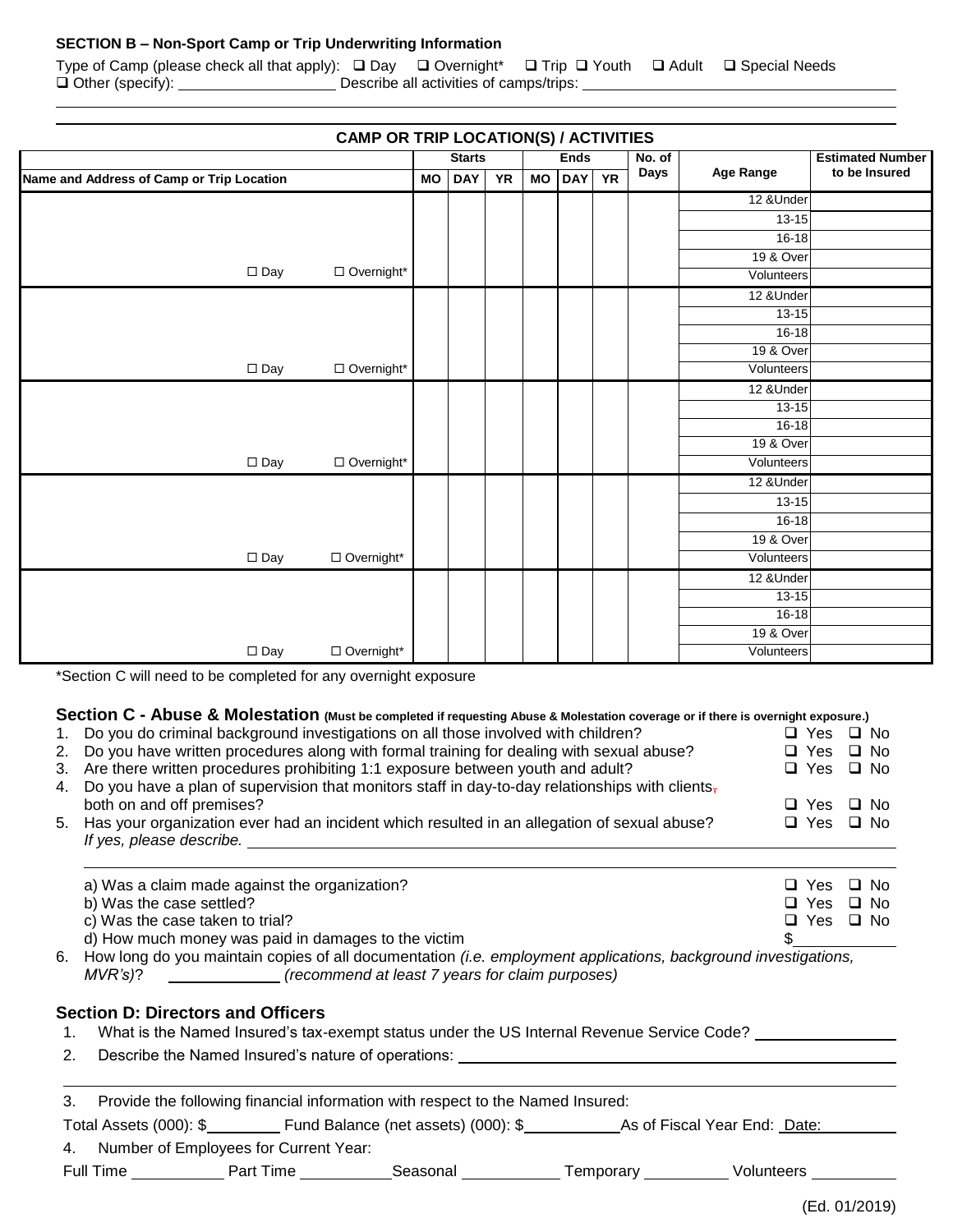5. Does the Named Insured have any subsidiaries:  $\Box$  Yes  $\Box$  No If yes, how many?

6. During the last 5 years, has the Named Insured or any of the Named Insured Persons received any demands for monetary or non-monetary relief, been involved in, or had any knowledge of any civil or criminal action, administrative or arbitration proceedings?  $\Box$  Yes  $\Box$  No

7. Is any Named Insured aware of any fact, circumstance or situation involving any Insureds that might reasonably be expected to result in a Claim?  $\Box$  Yes  $\Box$  No

|                                                                                                                                                      |                                                          | If "yes" to any part of questions 6 or 7. above, please provide full details for each allegation, even if the matter has<br>since been settled or otherwise resolved by providing the following information for each allegation by attachment: |                      |              |  |
|------------------------------------------------------------------------------------------------------------------------------------------------------|----------------------------------------------------------|------------------------------------------------------------------------------------------------------------------------------------------------------------------------------------------------------------------------------------------------|----------------------|--------------|--|
| (a.) Date Claim first made                                                                                                                           | (b.) Claimant's name                                     | (c.) Allegation                                                                                                                                                                                                                                | (d.) Current Status  |              |  |
| (e.) Demand Amount                                                                                                                                   | (f.) Settlement (indemnity) or Reserve Amount            |                                                                                                                                                                                                                                                | (g.) Attorney's fees |              |  |
| Section E - Underwriting Information (complete if requesting General Liability)                                                                      |                                                          |                                                                                                                                                                                                                                                |                      |              |  |
| Do you require all event participants and volunteers to sign waivers?                                                                                |                                                          |                                                                                                                                                                                                                                                | $\square$ Yes        | $\square$ No |  |
| Do you have a written contract in place with all persons or entities you contract with?                                                              |                                                          |                                                                                                                                                                                                                                                | $\square$ Yes        | $\square$ No |  |
|                                                                                                                                                      |                                                          | a) Do these contracts contain a harmless agreement whereby you the Named insured do                                                                                                                                                            |                      |              |  |
|                                                                                                                                                      | NOT assume liability of any other person(s) or entities? |                                                                                                                                                                                                                                                | $\Box$ Yes           | $\square$ No |  |
| Do you require those you contract with to name you as an Additional Insured on their liability                                                       |                                                          |                                                                                                                                                                                                                                                |                      |              |  |
| insurance and provide evidence of doing so?                                                                                                          |                                                          |                                                                                                                                                                                                                                                | $\square$ Yes        | $\square$ No |  |
| Are you contractually obligated to name any organization as an additional insured?<br>If yes complete the following if requesting General Liability: |                                                          |                                                                                                                                                                                                                                                | $\Box$ Yes           | $\square$ No |  |
| Additional Insured Name*                                                                                                                             | <b>Complete Address</b>                                  | Relationship to you (examples below)**                                                                                                                                                                                                         |                      |              |  |

\*Additional Insured Certificates – Each additional Insured Certificate is \$35.00 (non-commissionable). \*\*Relationship Examples: Owners/Lessors of Premises, State or Governmental Agency or Subdivision or Political Subdivision, Lessor of Leased Equipment, Mortgagee, Assignee or Receiver, Sponsor, Co-promoters.

Do you currently have or have you had Accident Medical Coverage and/or General Liability? **Yes No**

- **a.** If yes, please provide a copy of your current policy's schedule page.
- **b.** If yes, please provide 3 years loss experience.

#### Applicant's Statement and Declarations

The applicant declares to the best of his / her knowledge the information contained in this application and all supplements attached to be true and that no material facts have been suppressed or misstated. The applicant further understands that any false or fraudulent statements or misrepresentations could result in termination or voidance of any insurance contract issued from the information stated herein.

| <b>Authorized Signature</b> | Date         |
|-----------------------------|--------------|
| <b>Printed Name</b>         | <b>Title</b> |

**All above information requested is required for policy issuance. The licensed agent is required to complete the section below. Policies cannot be issued without all the required information being completed**.

| <b>Local/Regional Licensed Agency</b> |  |  |  |
|---------------------------------------|--|--|--|
|                                       |  |  |  |
|                                       |  |  |  |
|                                       |  |  |  |
| (Licensed Agent)                      |  |  |  |